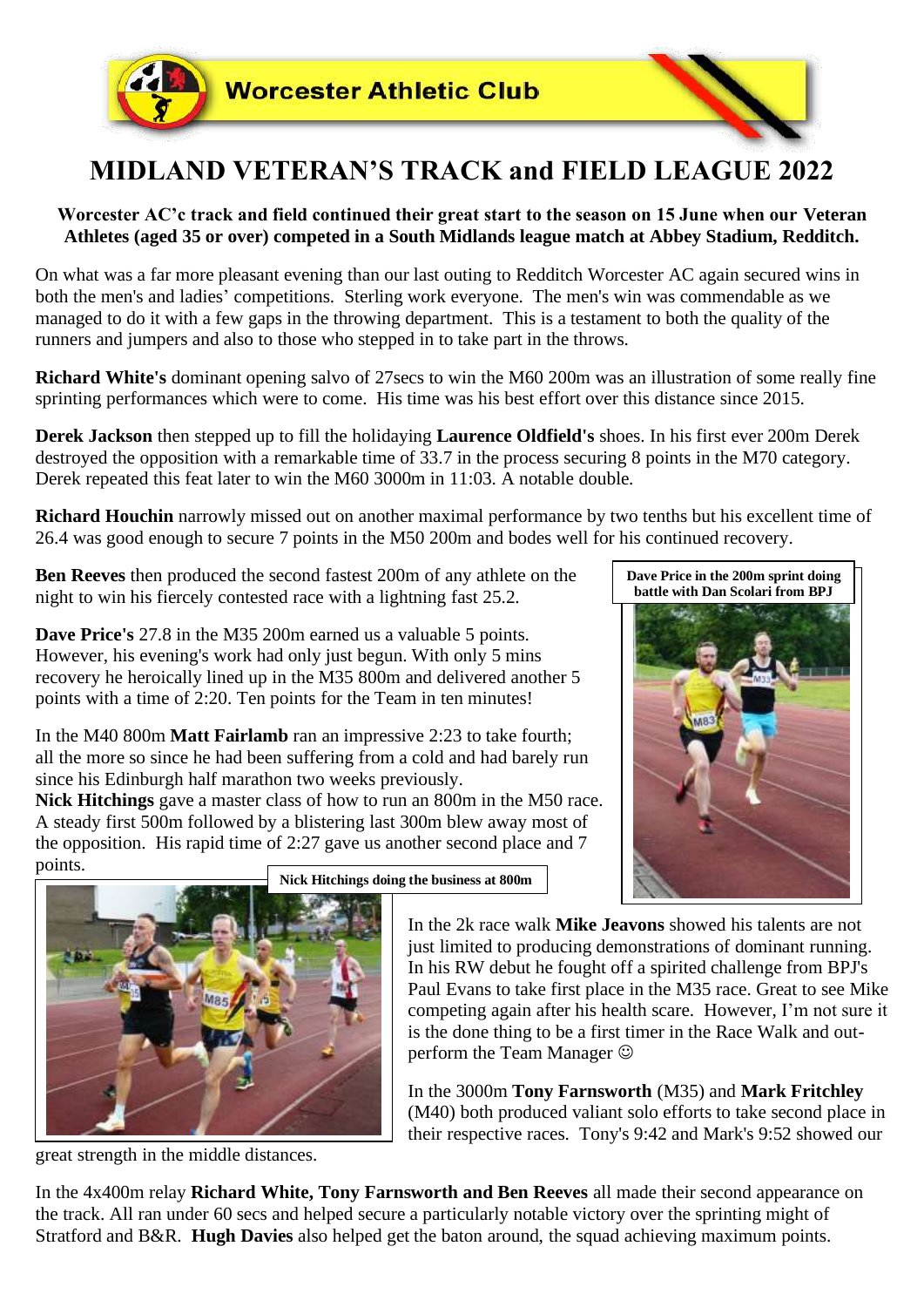

**Richard White safely passing the relay baton to Hugh Davies. An impressively slick change over.**

In the field events **Nick Hitchings** threw a highly creditable 24.67 to take fourth in the M35 javelin.

**Henry Hopkins** gained us 2 useful points in the M60 javelin but really shone in the M60 triple jump which he won by some margin with a superb leap of 8.98. He also placed 3rd in the M50 long jump with 4.05.

Big thanks to **Phil Edwards** who made his debut for Worcester AC vet's. His performances of 1.20 in the M40 high jump and 5.95 in the M35 shot garnered a really important 9 points.

Last but very definitely not least **Roger Garland's** second place in the M70 shot put with a big throw of 7m was an excellent result for the club.

*IN THE LADIES MATCH* - the opening field event was W35 Triple Jump, where **Jan Timberlake**, warming up for international duties, secured an excellent  $3<sup>rd</sup>$  place with 8.39m

With **Ruth Wells** unable to attend due to work commitments, **Nicola Guiver** bravely took Ruth's place in the W35 Shot Putt achieving 6.47m for 4 Team points.

**Gill Repton** boosted the Team total by a further 7 points with an impressive throw in the W60 Javelin. **Sally Cook** filled a "guest" slot in the Javelin, throwing 13.06m

In the W40 High Jump **Clare Gratrix** followed up her medal at the British Championships by clearing a height of 1.20m for 2nd place and 7 more Team points

**Jan Timberlake** was back in action in the W40 Discus where she obtained a superb  $1<sup>st</sup>$  place with a throw of 22.07m

Another athlete obtaining maximum Team points was **Mel Garland** in the W50 Long Jump with a distance of 4.41m



**Nicola Guiver, surprisingly being reacquainted with a Shot Putt Circle**

On the track the ladies started with the 200m sprints, where

**Carole Clark** at W70, **Angela Bryant** W60, **Mel Garland** W50, **Nicola Guiver** W40 and **Amy Pinkney** W35 all recorded top three finishes to collectively scoop a massive 33 Team points for Worcester AC. **Louise Kirby** also ran in the W50 200m, as a non-scoring athlete, coming in just behind Mel.



**"Doing it for the Team" Great job Rachael.**

**Rachael Alexander** kindly agreed to cover two distances, 800m and 3000m, bringing home a valuable 9 points in the process.

In the Race Walk **Cat Hutchison** (W40) recorded a time of 16.03 and between this race and the 800m (W40) Cat amassed an excellent 12 Team points.

**Ros Townsend-Hope** was another who doubled-up, dropping down an age category to cover the  $(W50)$  800m where she came  $5<sup>th</sup>$  then, later in the evening, the (W60) 3000m where she came  $2<sup>nd</sup>$ . Another 11 Team points in the bag thanks to the fine efforts of Ros.